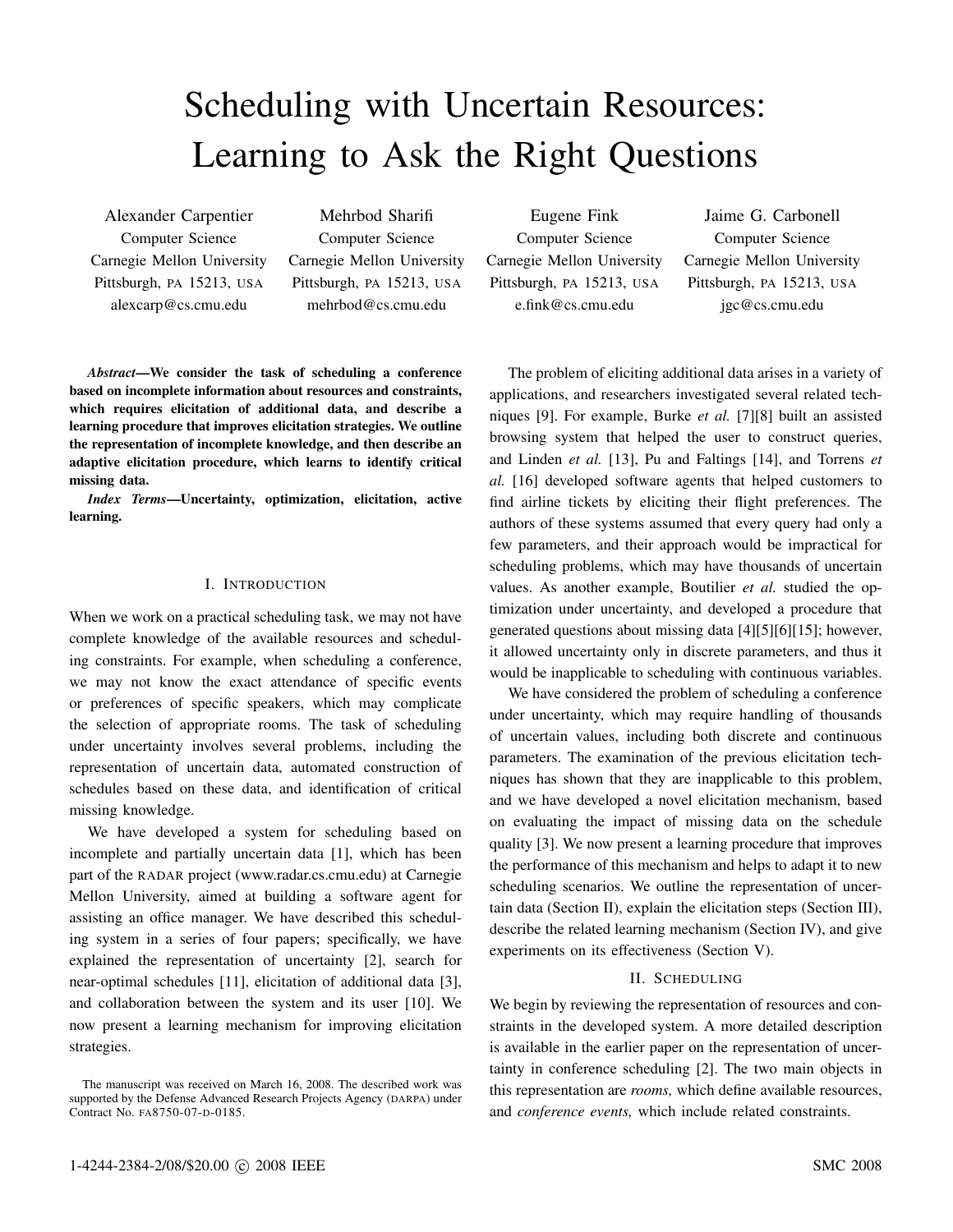

Uncertain value: *prob*<sub>1</sub>: from *min*<sub>1</sub> to *max*<sub>1</sub> ... *prob<sub>m</sub>*: from *min*<sub>m</sub> to *max*<sub>m</sub> where  $min_1 \leq max_1 \leq ... \leq min_m \leq max_m$  $prob_1 + ... + prob_m = 1$ 

Fig. 2. Representation of an uncertain value, which includes multiple disjoint intervals and their respective probabilities.

We describe a *room* by a set of properties, such as size, availability of overhead projectors and microphones, and distances to other rooms. We also specify the availability of each room, represented by a collection of time intervals. In addition, we may arrange rooms into a tree-structured hierarchy, which specifies main room types, as illustrated in Figure 1. The system allows manual specification of a room hierarchy, and it also includes a clustering procedure for automated construction and refinement of a hierarchy based on similarities among rooms.

The description of a *conference event* includes its importance and a set of related constraints and preferences. The importance is a positive integer, the constraints are ranges of acceptable values for start time, end time, duration, and room properties, and the preferences are ranges of preferred values, which must be within the respective acceptable ranges. The system allows arranging events into a tree-structured hierarchy, similar to the room hierarchy.

We may have incomplete information about room properties, event importances, constraints, and preferences. We represent every uncertain value by a probability density function, approximated by a set of uniform distributions. That is, we encode an uncertain value by a set of disjoint intervals that may contain it, with a probability assigned to each interval (Figure 2).

When constructing a schedule, the system assigns a specific room, start time, and duration to every event. We measure the quality of these assignments on the scale from 0.0 (lowest) to



1.0 (highest). If an assignment violates any hard constraints, its quality is zero. Else, we compute its quality through the rewards for satisfying the related preferences. If a start time, end time, duration, or room property is within the preferred range, the respective reward is 1.0. If it is outside the preferred range, the reward linearly decreases with the distance from the range (Figure 3). If the event has  $k$  preferences, and their respective rewards are  $r_1, ..., r_k$ , then the assignment quality is  $(r_1 + ... + r_k)/k$ .

The overall schedule quality is the weighted sum of the quality values of individual assignments. That is, if a schedule includes *n* events, their quality values are  $Qual<sub>1</sub>, ..., Qual<sub>n</sub>$ , and their importances are  $imp_1, ..., imp_n$ , the overall quality is

$$
\frac{imp_1 \cdot Qual_1 + \dots + imp_n \cdot Qual_n}{imp_1 + \dots + imp_n}
$$

.

If some relevant values are uncertain, the system evaluates the expected quality of each assignment, and then computes the expected value of their weighted sum:

$$
\frac{E(\text{imp}_1) \cdot E(\text{Quad}_1) + \dots + E(\text{imp}_n) \cdot E(\text{Quad}_n)}{E(\text{imp}_1) + \dots + E(\text{imp}_n)}.
$$

The purpose of scheduling is to maximize this expected quality. The system includes a scheduling procedure based on randomized hill-climbing, which does not guarantee optimality, but usually finds near-optimal solutions [11].

## III. ELICITATION

The system computes not only the expected schedule quality, but also its standard deviation. A high deviation means that the true quality may be significantly different from its expectation. We may reduce uncertainty by asking the human administrator to provide more accurate data; we list the types of possible questions in Figure 4.

The system includes two modules for ranking potential questions by importance, called *impact-based elicitor* and *adaptive elicitor* (Figure 5). After ranking all questions, it requests the user to provide answers, starting with the most important questions. If the user answers some questions, the system uses the new data to improve the schedule.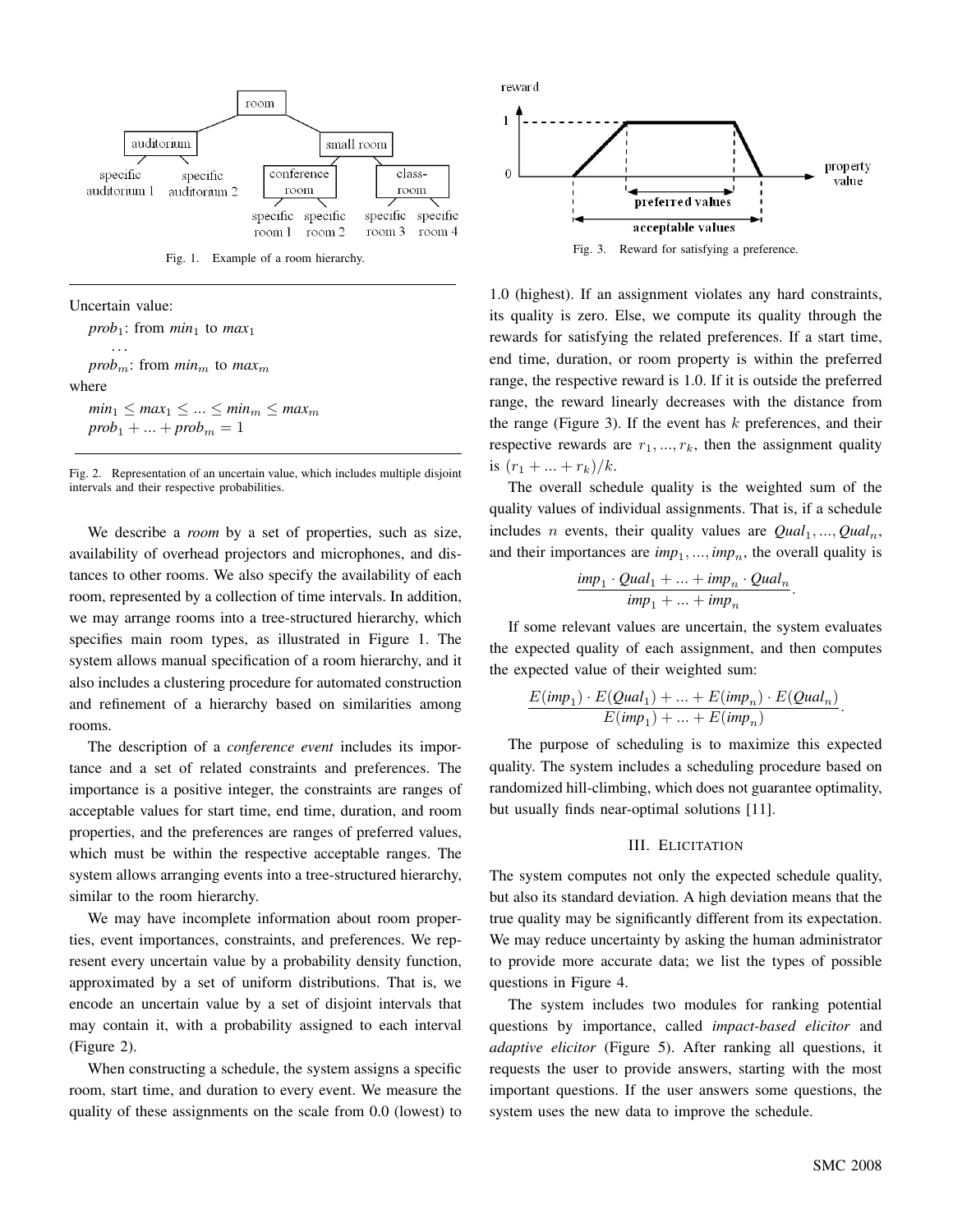- Provide the exact value for an uncertain room property.
- Provide the exact value for an uncertain event importance.
- Provide the exact acceptable range for start time, end time, duration, or room property in an event description.
- Provide the exact preferred range for start time, end time, duration, or room property in an event description.

Fig. 4. Types of questions to the user. The system may ask to find out more information about room properties, event importances, and scheduling constraints and preferences.



Fig. 5. Two modules for the ranking of potential questions.

Impact-based elicitor: The first module is a combination of the two algorithms developed by Bardak [1][3], which evaluate the impact of potential questions on the quality of a given schedule. For each question, the system estimates the expected quality increase if it can use the related answer in re-scheduling. After evaluating each question, it sorts the questions by their impacts. The related algorithms ignore the questions that have no impact on the given schedule, even if the related answers may help in the future.

Adaptive elicitor: The second module uses heuristic rules to rank the questions ignored by the impact-based elicitor. Although the answers to these questions do not affect a given schedule, they may be essential for other schedules. For example, we may need to ask about the properties of a major auditorium even if the current schedule does not use it. The effectiveness of this module depends on the available heuristics, and we have developed a learning mechanism for improving them.

## IV. LEARNING

The system learns typical importance values of potential questions, and then uses them to estimate the relative importance of questions that do not affect a given schedule. We explain the use of learned values and then present the learning procedure.

Question importances: The system keeps a list of all potential questions, which correspond to parameters of scheduling problems, including properties of specific rooms, event importances, and constraints and preferences of specific events. If the system encounters several scheduling scenarios, with different rooms and events, it adds all potential questions from all scenarios to the overall list. For each question, it keeps the learned value of its typical importance, along with a counter of all scheduling problems used in learning this value. When the adaptive elicitor processes the questions that do not affect the current schedule, it sorts them in the decreasing order of the learned importances.

Learning procedure: The system learns typical importances by applying the impact-based elicitor to a set of training problems. We summarize the learning algorithm in Figure 6; for each problem in the training set, it invokes the impact-based elicitor to determine the importances of the questions that affect the related schedule, and uses the results to update the learned importances. For each question, the learned importance is the mean of its importances in specific problems, and the respective value of the problem counter is the number of training problems where this question affects the schedule.

Generalization: If some questions do not affect any schedules in the training set, the procedure in Figure 6 does not learn their importances. We use the room and event hierarchies to estimate the importances of these questions based on the importances of other similar questions. We give the estimation procedure for questions about rooms in Figure 7; the procedure for questions about events is similar. These two procedures input a question without a learned importance, retrieve analogous questions for other objects of the same type, and estimate the importance of the given question as the mean importance of the retrieved questions.

Problem generation: If the available set of training problems is too small, the system generates new variations of given problems, and uses them as additional training instances. To construct a new problem, it randomly changes event assignments in a given schedule and then applies the hill-climbing procedure to repair the schedule. Since different starting points of the hill-climbing usually lead to different local maxima, multiple applications of this procedure give different nearoptimal schedules, which serve as different training problems.

## V. EXPERIMENTS

We have applied the developed system to schedule a fourday conference, which includes eighty-four events, where each event has twenty constraints. The available resources include eighty-eight rooms, where each room has seventeen properties. The problem representation comprises about 3300 parameters;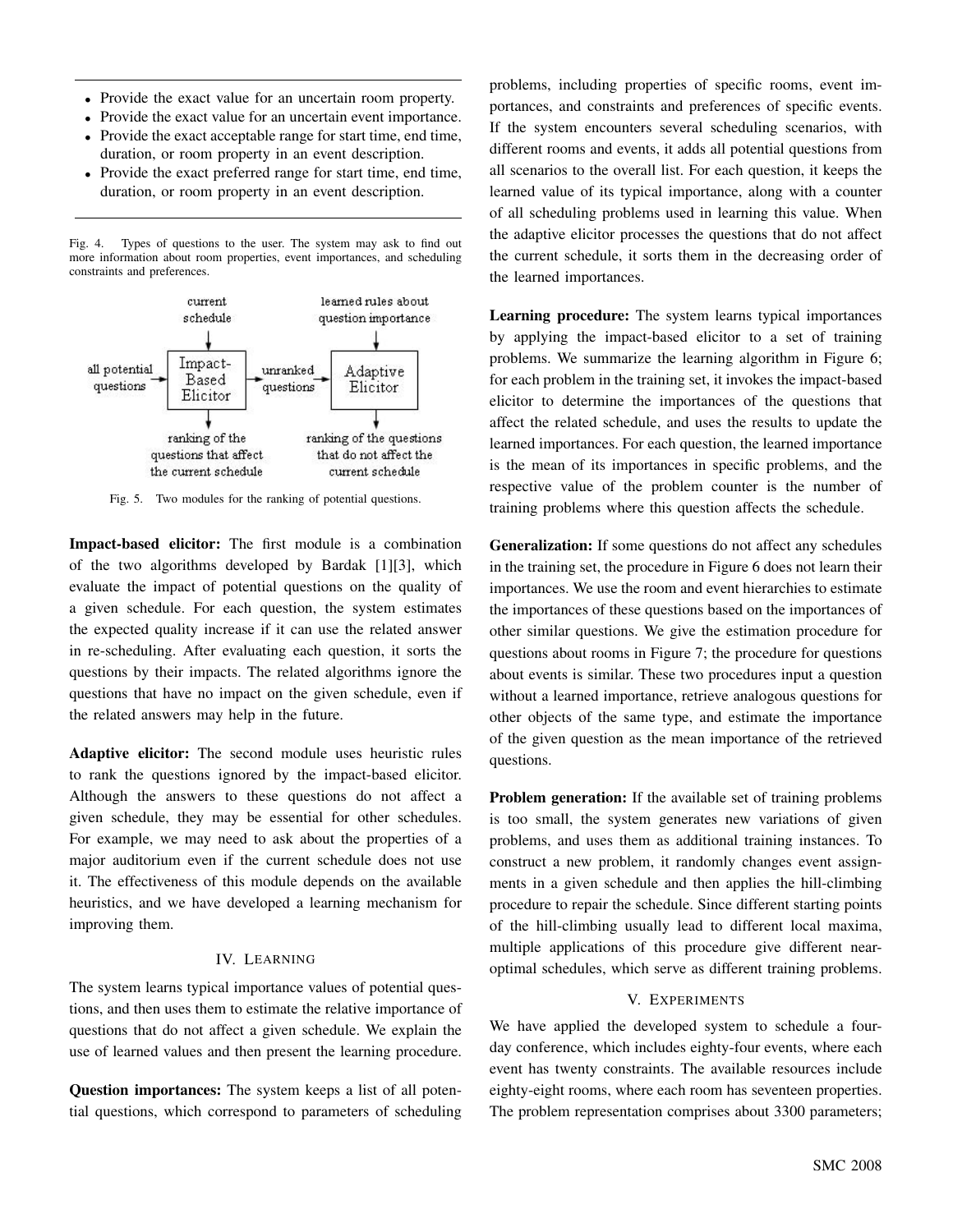*Input:* Set of scheduling problems, denoted *problem-set*. *Output:* Set of questions with learned importances, *learned-qs*.

## LEARN(*problem-set*)

initialize *learned-qs* as an empty set of questions for each problem in *problem-set* do apply the impact-based elicitor to this problem, which returns the set of selected questions, *selected-qs*, and the impact of each selected question, *current-impact*

for each question q in *selected-qs* do if q is not in *learned-qs* then add q to *learned-qs total-impact* $[q]$  = *current-impact* $[q]$ *counter*[ $q$ ] = 1 **else** *total-impact* $[q]$  = *total-impact* $[q]$  + *current-impact* $[q]$  $counter[q] = counter[q] + 1$ for each question q in *learned-qs* do  $importance[q] = total-impact[q] / counter[q]$ return *learned-qs*

Fig. 6. Learning of typical importances of potential questions. The procedure applies the impact-based elicitor to multiple problems, and determines the mean importance of each question.

*Input:* Question q about a property of a specific *room*. *Output:* Estimated importance of this question.

GET-IMPORTANCE(q,*room*) if  $q$  has a learned importance then return *importance*[q] *room-type* = *parent*[*room*] while *room-type* is not NIL and the system has no learned importances of any similar questions for rooms of *room-type* do *room-type* = *parent*[*room-type*] if *room-type* is NIL then return NIL (i.e. no importance estimate) let *similar-qs* be the set of similar questions with learned importances for rooms of *room-type*  $$  $counter-sum = 0$ for each question *sim-q* in *similar-qs* do  $$  $counter-sum = counter-sum + counter[sim-q]$ return *impact-sum* / *counter-sum*

Fig. 7. Generalization of question importances. We give the generalization procedure for the room hierarchy, which estimates the importance of a given question by averaging the importances of other similar questions.



Fig. 8. Dependency of the schedule quality on the number of questions, for the elicitation based on the learned knowledge (solid line) and without learned knowledge (short dashes), as well as for the random selection of questions (long dashes). We also show the quality of the schedule constructed based on the full knowledge of all parameters (horizontal dotted line at the top).

the values of 1200 parameters are uncertain, which means that the system may potentially ask 1200 questions.

We have trained the adaptive elicitor on sixty scheduling problems, produced by the problem-generation procedure, and then used the learned knowledge in the elicitation. During the elicitation process, the system has first constructed a schedule based on the initial incomplete data; then, it has asked for additional data, five questions at a time, and modified the schedule after receiving answers to each "batch" of five questions. We have also run the analogous elicitation process without the learned knowledge, which has served as a baseline for evaluating the impact of learning.

We summarize the results in Figure 8, which shows the dependency of the schedule quality on the number of questions. We show this dependency for the elicitation based on the learned knowledge (solid line) and analogous results without learning (short dashes). We also show the results of elicitation using completely random selection of questions, without any learning or impact analysis (long dashes). The results confirm that the learning helps to improve the elicitation effectiveness, and enables the system to construct a better schedule.

## VI. CONCLUDING REMARKS

We have described a technique for learning the importance of potential questions about missing data, which helps to improve the elicitation of additional information in scheduling problems. Although we have applied this technique to conference scheduling, it does not rely on any specific features of this task, and it is applicable to a variety of optimization problems. We are now working on a general-purpose elicitation system, embedded into Excel, which can be integrated with a wide range of optimization architectures [12].